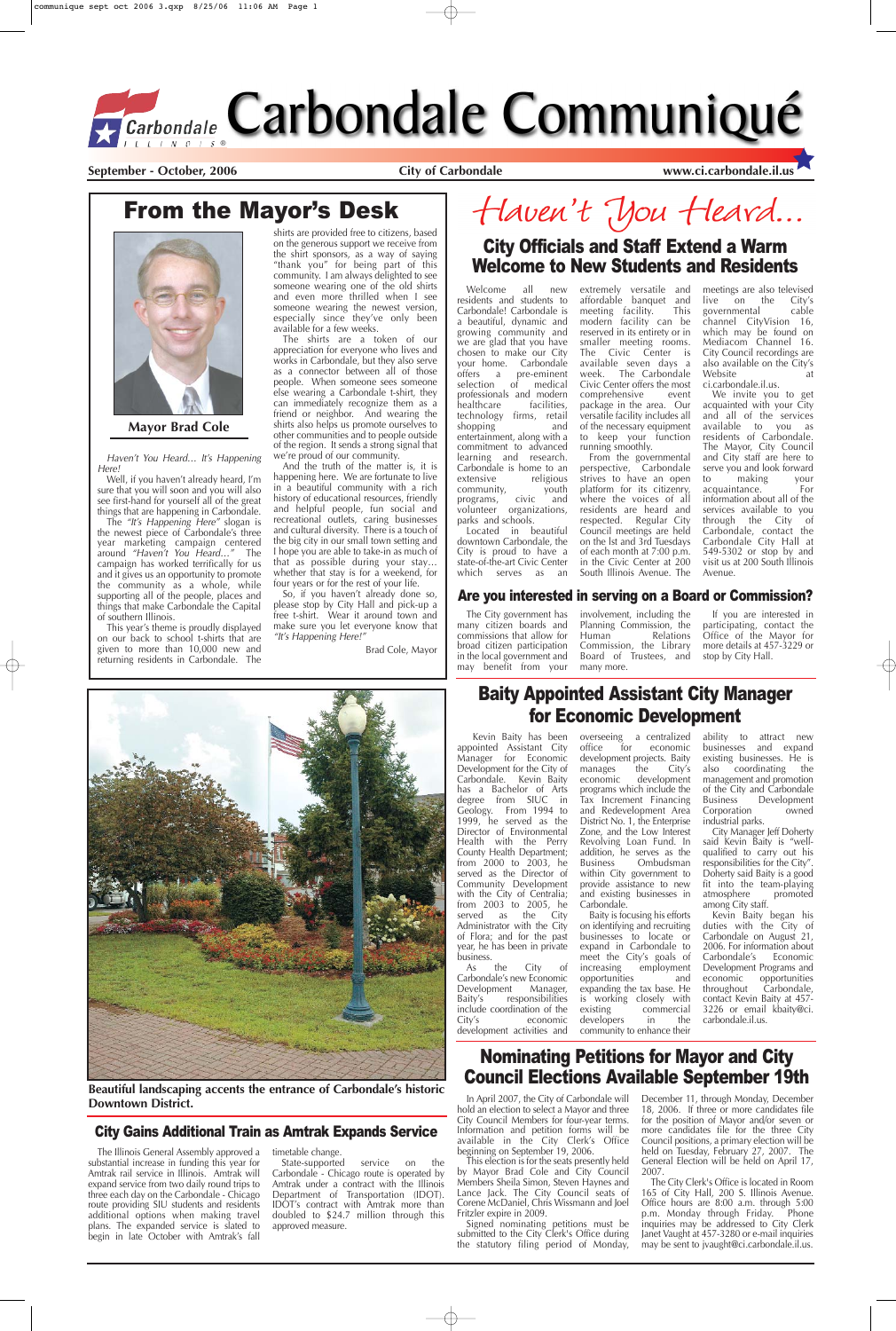**2** Carbondale Communiqué

## License Required to Conduct Raffles in the City

## Preservation Commission Searching for Holden Hospital Cornerstone



If your organization conducts a raffle in Carbondale or an organization conducts a raffle at your place of business, a raffle license must first be obtained from the City of Carbondale. The fee for a one-time raffle license is \$20.00 and the fee for an annual license which permits an unlimited number of raffles is \$200.00. The City's Raffle Ordinance is based on state law. There are no provisions in the ordinance for the fees to be waived.

The ordinance limits the amount of a raffle to

\$100,000.00 and a single raffle ticket to a maximum of \$200.00. The raffle manager is required to provide a fidelity bond to assure that the organization will be reimbursed in the event of loss or theft of raffle money and/or prizes. To request a copy of the Raffle Application please contact the City Clerk's Office at 457-3280. The application and fee for a raffle license should be submitted to the City Clerk, City of Carbondale, 200 South Illinois Avenue, Post Office Box 2047, Carbondale, Illinois 62902.

Ordenanza que regula el mantenimiento de césped alto y yerbas

El Código de la Ciudad de Carbondale dispone - Ciudad de Carbondale para el mantenimiento de propietarios y arrendatarios no cortan el césped hasta que la Ciudad les fija un aviso de que su propiedad está en violación de la ordenanza sobre las yerbas y césped alto. Por lo tanto, al encontrar alguna propiedad en violación de esta ordenanza más de una vez en la misma temporada, se emitirá una Citación de la Corte para todos los propietarios y ocupantes de la propiedad en el momento en que se fije el segundo aviso y por cada vez que subsequentemente sea necesario fijar avisos en lo que reste de la temporada. Si el césped alto y las yerbas no se han podado a los siete días después de haberse fijado un aviso, un contratista de jardinería de la Ciudad podará el césped de la propiedad y la Ciudad le enviará la cuenta al propietario.

que el césped y las yerbas de más de ocho (8) yerbas y césped alto. Sin embargo, algunos pulgadas de alto son un estorbo y tienen que removerse. La provisión del Código de la ciudad pertinente al podado de céspedes y yerbas de más de ocho pulgadas de alto no se aplica al terreno zonificado como "Forestal" o "Agrícola" que se utilice con fines agrícolas hasta un perímetro de de 20 pies adyacente a cualquier vía de acceso y/o una propiedad en zona residencial debe podarse y mantenerse de manera que no exceda las ocho pulgadas de alto. Se les recuerda a los propietarios y arrendatarios que también están obligados a mantener podada la vía de acceso público incluyendo áreas verdes en la acera, hasta el borde del pavimento y los corredores laterales.

La mayoría de los propietarios y arrendatarios de propiedades obedece las especificaciones de la

"We are pleased to attract a person of Sean Henry's training, experience and engineering background to the Maintenance and Environmental Services Manager position," City Manager Doherty said. "This is a very important position in the Public Works Department and we are confident that Sean will serve the City of Carbondale well."

| $\sum$ Carbondale |  |  |                                              |  |  |
|-------------------|--|--|----------------------------------------------|--|--|
|                   |  |  | <b>Community Investment Program Proposal</b> |  |  |
|                   |  |  |                                              |  |  |
|                   |  |  |                                              |  |  |
|                   |  |  |                                              |  |  |
|                   |  |  |                                              |  |  |
|                   |  |  |                                              |  |  |

\_\_\_\_\_\_\_\_\_\_\_\_\_\_\_\_\_\_\_\_\_\_\_\_\_\_\_\_\_\_\_\_\_\_\_\_\_\_\_\_\_\_\_\_\_\_\_\_\_\_\_\_\_\_ \_\_\_\_\_\_\_\_\_\_\_\_\_\_\_\_\_\_\_\_\_\_\_\_\_\_\_\_\_\_\_\_\_\_\_\_\_\_\_\_\_\_\_\_\_\_\_\_\_\_\_\_\_\_ \_\_\_\_\_\_\_\_\_\_\_\_\_\_\_\_\_\_\_\_\_\_\_\_\_\_\_\_\_\_\_\_\_\_\_\_\_\_\_\_\_\_\_\_\_\_\_\_\_\_\_\_\_\_ \_\_\_\_\_\_\_\_\_\_\_\_\_\_\_\_\_\_\_\_\_\_\_\_\_\_\_\_\_\_\_\_\_\_\_\_\_\_\_\_\_\_\_\_\_\_\_\_\_\_\_\_\_\_ \_\_\_\_\_\_\_\_\_\_\_\_\_\_\_\_\_\_\_\_\_\_\_\_\_\_\_\_\_\_\_\_\_\_\_\_\_\_\_\_\_\_\_\_\_\_\_\_\_\_\_\_\_\_ \_\_\_\_\_\_\_\_\_\_\_\_\_\_\_\_\_\_\_\_\_\_\_\_\_\_\_\_\_\_\_\_\_\_\_\_\_\_\_\_\_\_\_\_\_\_\_\_\_\_\_\_\_\_ \_\_\_\_\_\_\_\_\_\_\_\_\_\_\_\_\_\_\_\_\_\_\_\_\_\_\_\_\_\_\_\_\_\_\_\_\_\_\_\_\_\_\_\_\_\_\_\_\_\_\_\_\_\_ \_\_\_\_\_\_\_\_\_\_\_\_\_\_\_\_\_\_\_\_\_\_\_\_\_\_\_\_\_\_\_\_\_\_\_\_\_\_\_\_\_\_\_\_\_\_\_\_\_\_\_\_\_\_ \_\_\_\_\_\_\_\_\_\_\_\_\_\_\_\_\_\_\_\_\_\_\_\_\_\_\_\_\_\_\_\_\_\_\_\_\_\_\_\_\_\_\_\_\_\_\_\_\_\_\_\_\_\_ \_\_\_\_\_\_\_\_\_\_\_\_\_\_\_\_\_\_\_\_\_\_\_\_\_\_\_\_\_\_\_\_\_\_\_\_\_\_\_\_\_\_\_\_\_\_\_\_\_\_\_\_\_\_ \_\_\_\_\_\_\_\_\_\_\_\_\_\_\_\_\_\_\_\_\_\_\_\_\_\_\_\_\_\_\_\_\_\_\_\_\_\_\_\_\_\_\_\_\_\_\_\_\_\_\_\_\_\_ \_\_\_\_\_\_\_\_\_\_\_\_\_\_\_\_\_\_\_\_\_\_\_\_\_\_\_\_\_\_\_\_\_\_\_\_\_\_\_\_\_\_\_\_\_\_\_\_\_\_\_\_\_\_ \_\_\_\_\_\_\_\_\_\_\_\_\_\_\_\_\_\_\_\_\_\_\_\_\_\_\_\_\_\_\_\_\_\_\_\_\_\_\_\_\_\_\_\_\_\_\_\_\_\_\_\_\_\_

In July of 2000, someone stumbled upon a strange looking square stone that had been hidden by years of tall grass and overgrowth on the grounds of the Masonic Lodge located at 1015 West Sycamore. Curious as to why this stone was there it was hauled up to the lodge and subsequently cleaned. Upon cleaning, it was discovered that this was the cornerstone of the old Holden Hospital. For those of

Return completed form to:

City of Carbondale Office of the City Manager 200 South Illinois Avenue Carbondale, Illinois 62902-2047

**The Holden Hospital cornerstone was last seen at the Masonic Hall, 1510 W. Sycamore, on or around July 2000.**

### Sean C. Henry Appointed Maintenance and Environmental Services Manager

Sean C. Henry has been appointed Maintenance and Environmental Services Manager for the City of Carbondale by City Manager Jeffrey Doherty.

Henry comes to the City of Carbondale from the Carbondale engineering consulting firm of Asaturian Eaton and Associates where he worked as a Civil Engineer since 1996. Prior to that, he worked with

the City of Carbondale's Engineering Division as an Engineering Technician from 1992 to 1994 and as a Civil Engineer from 1994 to 1996.

Henry is a native of Carbondale and a graduate of Carbondale Community high School. He holds a Bachelor of Science Degree in Civil Engineering from the University of Missouri at Rolla and is a licensed Professional Engineer in the State of Illinois.

Henry replaces Wayne Wheeles who retired on June 30, 2006. As Maintenance and Environmental Services manager, Henry manages the Street Maintenance, Refuse and Recycling, Cemeteries, Forestry and Equipment Maintenance operations of the City.

## Applications Available for Citizen's Police Academy

The Carbondale Police Department offers citizens the opportunity to get a first-hand look into the details of police work. The Citizens Police Academy provides participants an opportunity to learn about Police procedures, protocol and the role of Police within the community. The goal of the Academy is to provide an important communication and information sharing link between the community and law enforcement.

Citizens Police Academy meets for 12 weeks and concludes with a graduation ceremony at the Carbondale Civic Center. During the class sessions, typically held once each week, students learn about Police procedures through a number of different educational tools, which include both participation in activities and lecture sessions.

Classes cover a wide spectrum of police responsibilities which encompass patrol tactics, investigations, communications and technology used at the Police Department, a DUI class and judges' perspectives in court. Students are also familiarized with the Bomb Squad and K-9 investigating, and given the opportunity to practice gathering evidence in a mock crime scene. Students are encouraged to attend each session to help them get a full overview of police work.

An average number of class participants is generally limited to 20. Participants range from senior citizens to high school students. The course is free.

Applications are still available for the next class which is scheduled to begin on September 12, 2006. The classes will meet every Tuesday night from 6:00 p.m. to 9:00 p.m. for 12 weeks (excluding November 21, 2006. The final class has been tentatively set for December 3, 2006 from 9:00 a.m. until noon. For more information about the Citizens Police Academy and to obtain an application to participate in the course contact Officer Randy Mathis at 457-3200 ext. 428, Sgt. Don Priddy at Ext. 435, or come by the Carbondale Police Department to pick up an application.

Several years ago a little known story of the missing Holden Hospital cornerstone was run in the Carbondale Communique, asking for any information on its whereabouts. To mark the recent six<br>vear anniversary of its anniversary of its disappearance, let's revisit the story of the missing cornerstone.

you who don't know, Holden Hospital was located on the property that is now occupied by the Old National Bank on South University Avenue. The cornerstone was laid as part of the Hospital expansion completed in 1942. The Hospital eventually closed in 1971 and was demolished in 1976. For years the stone had laid undetected until that warm July day. Excited by their discovery, members of the Masonic Lodge contacted bank officials and arranged for the stone to be placed back on the property where it was originally laid. As plans were made and a spot in one of the gardens was cleared to make way for the stone, lodge members left the stone in front of the lodge anxious to return the next day and take the stone back to

its original home. Their excitement was soon shattered when upon returning to the lodge the next day, the stone was gone, vanished without a trace.

For six years now the stone has been missing with no indication of its whereabouts. Several theories have been floating around, maybe it's a stepping stone in someone's back yard, a seat around a garden, or just that "cool rock" in the backyard. If the stone were laying on its face, no one would be the wiser as to its original origins. So look around and if anyone has information on the whereabouts of the missing cornerstone, please return it or contact the Planning Services Division at 457-3248, no questions asked.

### Help Improve Your Community

Carbondale has a Community Investment Program (CIP) Five Year Plan that is updated on an annual basis and the City of Carbondale is interested in your suggestions for improvements that can be made to enhance your neighborhood. Projects included in the Community Investment Program are for street reconstruction, storm sewer construction, sanitary sewer construction or replacement, sidewalks, traffic signals, public buildings, water or wastewater treatment plant construction or expansion and bicycle paths.

The City of Carbondale Staff reviews the projects recommended by City residents and formulates recommendations to the City<br>Council in November for Council in November consideration in the upcoming fiscal year budget. The City Council then makes determination as to which projects should be included in the Community Investment Program Five Year Program. During City budget preparation this winter, the Staff will work to match approved projects with available funds.

If you would like to propose a capital improvement project for inclusion in the next Community Investment Program Five Year Program, please complete and submit the form below to the City Manager's Office, P.O. Box 2047, Carbondale, IL 62902-2047. Proposals must include the location of the project and the nature of the project. Deadline for submission of proposals is October 27, 2006.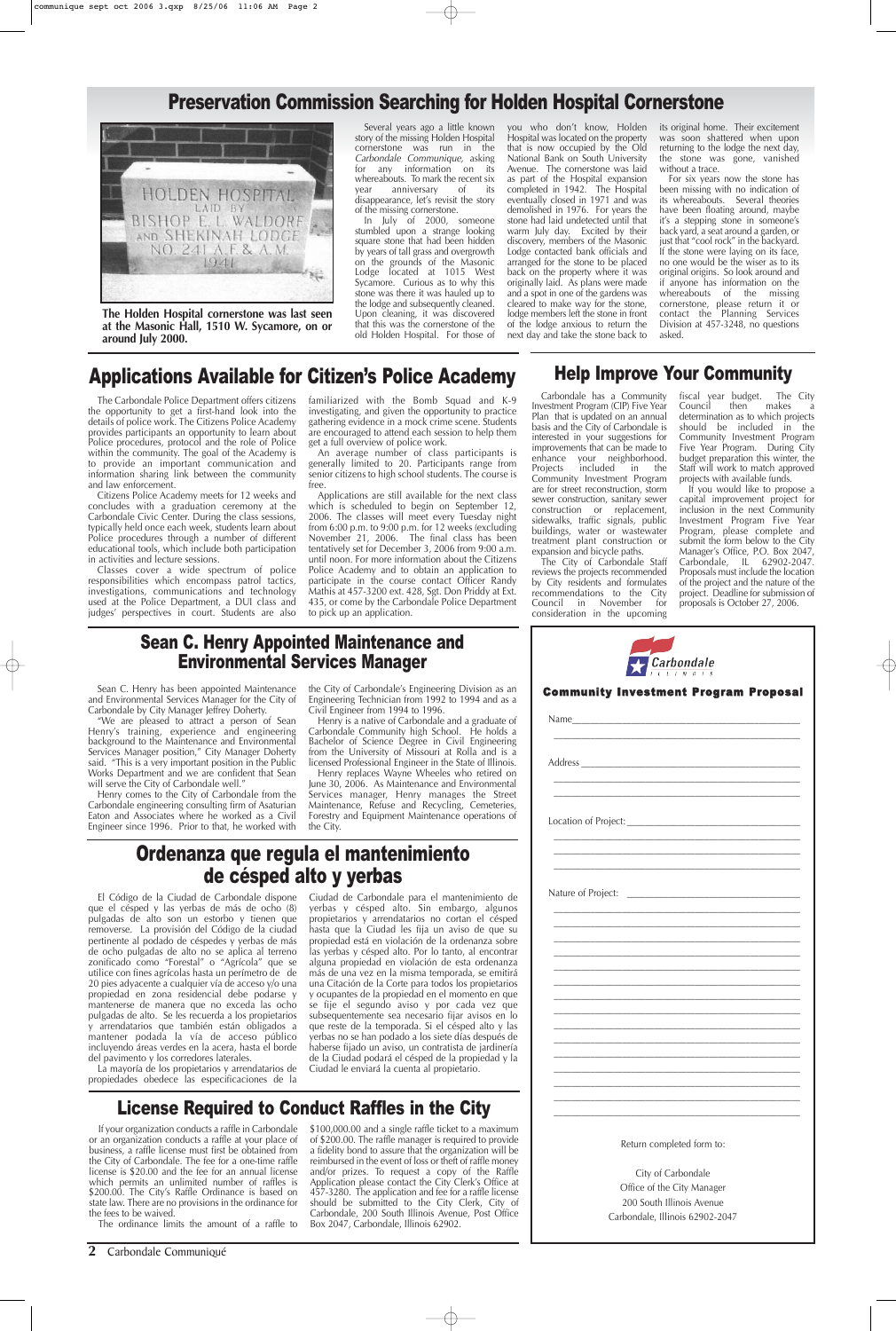Effective January 1, 1998, any City or Village in Illinois was authorized by State law to impose a Municipal Infrastructure Maintenance Fee (Municipal IMF) upon Telecommunications Providers. Although imposed on Telecommunications Providers, the Municipal IMF was required to be collected from the customers of Telecommunications Providers including the providers of wireless systems such as cellular telephones ("Wireless Providers"). On March 29, 2001, the Supreme Court of Illinois found the Municipal IMF unconstitutional as applied to Wireless Providers. However, the Municipal IMF was not found to be unconstitutional as applied to traditional telecommunications providers who provide telephone service through cables, wires, and related equipment ("Landline Providers"). On September 23, 1997, the City Council of the City of Carbondale adopted Ordinance No. 97-142 which imposed a Municipal IMF in the amount of .75% of gross charges on all Telecommunications Providers who charge their customers to provide telecommunications services to Service Addresses within the City of Carbondale (the "City"). For example, the Municipal IMF paid on a monthly cell phone bill of \$50.00 would be \$0.38, while the Municipal IMF paid on a monthly bill of \$100.00 would be \$0.75.

You are entitled to a refund of any Carbondale Municipal IMF paid by you to a Wireless Provider such as a cell phone company if all of the following conditions are met:

**1.** You were the customer of the Wireless Provider during the period from January 1, 1998 through February 7, 2002, when the City collected the Carbondale Municipal IMF; and

There will be a General Election throughout the State of Illinois on Tuesday, November 7, 2006. Offices listed on the Jackson County ballot include: Governor, Lieutenant Governor, Attorney General, Secretary of State, Comptroller, Treasurer, Representative in Congress - 12th<br>District, State Central State Central

**2.** You had a Service Address within Carbondale, Illinois, during the period when the Carbondale Municipal IMF was collected by the City. A Service Address is a location where the Wireless Provider submits its bill; and

**3.** You provide to the City sufficient evidence of payment of the Carbondale Municipal IMF to a Wireless Provider during the time the Carbondale Municipal IMF was collected by the City. Sufficient evidence to the City includes, but is not necessarily limited to, statements mailed to you by the Wireless Provider at an address within the corporate limits of Carbondale, Illinois, that shows the customer was billed for and paid the Carbondale Municipal IMF. You may also submit a verified Refund Claim form without invoices, whereby you may receive a refund according to the Schedule of Refunds as stated in the Claim form. To make a claim for a refund of the Municipal IMF paid to a Wireless Provider, you may obtain a Refund Claim form in the City Clerk's Office, the City Attorney's Office, the Water Office, the City Manager's Office and on the City's Web site. Submit the completed form to:

#### **Finance Director, City of Carbondale, 200 South Illinois Avenue, P.O. Box 2047, Carbondale, Illinois 62902-2047**

All claims for a refund of the Municipal IMF, including evidence of payment, must be submitted to the City of Carbondale by 5:00 p.m. on November 3, 2006. No claim for a refund of the Municipal IMF submitted after 5:00 p.m. on November 3, 2006, will be paid by the City.

Pre-application forms are available from the Community Services Department at the Carbondale City Hall/Civic Center, 200 South Illinois Avenue. Forms may also be obtained from the City's web site at www.ci.carbondale.il.us or by calling the Community Services Department at 457-3229.

Carbondale Communiqué **3**

### Neighborhood Watch Works to Promote Safe Neighborhoods

## Notice of Potential Refund for Residents Make Your Vote Count

## November 7, 2006

State as a not-for-profit<br>corporation. In addition, In addition,<br>which are organizations which are proposing to offer services which duplicate services already funded by the City or are offered in the community must present strong justification for such duplication. The community<br>"needs" proposed to be proposed to be addressed by the funding and proposed beneficiaries of the activities must be clearly identified. The experience of the<br>organization and its organization and its officers/employees in delivering services is also an important consideration. A well thought out financial plan, including funding sources other than the City, is necessary.

Committeewoman 12th District, State Central Committeeman 12th District, State Senator 58th District, Representative of General Assembly 115th District, Jackson County Clerk and<br>Recorder, Jackson County Jackson County Treasurer, Jackson County Sheriff, Regional Superintendent of Schools for Jackson and Perry Counties, Members of the County Board, Precinct Committeeman, 5th Judicial District (to fill the vacancy of Hon. Gordon E. Magg), and lst Judicial District (to fill the vacancy of Hon. Paul S. Murphy).

There may also be propositions on the ballot, but as of the date of the writing of this article, the deadline for submission of proposition questions has not passed. A specimen ballot will be published in The Southern Illinoisan newspaper prior to the election and it is suggested that everyone review the specimen ballot to see what propositions

will appear on the ballot.

Voter Registration will close on October 10th. However, persons who do not register to vote by the October 10th deadline but wish to vote in the General election may do so during the grace period voting period of October 11th through October 24th. Persons who need information on grace period voting should contact the Jackson County Clerk's Office at 687-7366. Persons who wish to register to vote but who do not want to take part in grace period voting must wait until November 9th to register. In addition, the Jackson County Clerk's Office will conduct early voting during the period October 11th through November 2nd and absentee voting through Monday, November 6th. Persons needing information on early voting or absentee voting should contact the Jackson County Clerk's Office at 687-7366. On election day polling locations will be open from 6:00 a.m. through 7:00 p.m. If you do not know your precinct number, call the City of Carbondale at 549-5302 or the Jackson County Clerk's Office at 687-7366.

## Weekly Refuse and Recycling Services Available

**Mayor Brad Cole with Home Buyer Program Participant Cathy Carlock and Pam Schilling of Remax Realty at the Reception held in June to recognize members of the community who have participated in the City 's Home Ownership Programs.**

## Community Organizations May Request Funds for FY 2008

Each year Carbondale community organizations may request funding from the City of Carbondale to help fund services to Carbondale residents. The City of Carbondale is now accepting pre-applications from community organizations for funding consideration in the City's FY2008 budget which begins May 1, 2007.

All residences south of West Sycamore Street, north of West Main Street and west of the CNRR tracks; and all residences south of West Main Street, west of the CNRR tracks and east of South Oakland Avenue. (This includes the residences on the north side of West Sycamore Street from North University Avenue to West Main Street; and the residences on the west side of South Oakland Avenue from West Main Street to Chautauqua Street. )

> Organizations which receive funding from the City must have Section 501(c)(3) tax exempt status from the Internal Revenue Service and must be registered with the Illinois Secretary of

For funding consideration, a completed pre-application must reach the Community Services Department by 5:00 p.m. on Friday, November 3, 2006.

If you live or work in Carbondale... Consider the Eurma C. Hayes Child Care Center when you are looking for quality child care.

#### NOW ENROLLING

#### Eurma C. Hayes Child Care Center "An Educational & Nurturing Environment"

Head Start Collaboration Site • State Licensed/Municipally Owned & Operated Open Year Round - 7:30 a.m. to 5:30 p.m weekdays. Serving infants six weeks to children 12 years of age. For more information or to enroll a child call 457-3302 or visit 441 East Willow Street, Carbondale, Illinois.

Are you worried about crime in your neighborhood? Do you feel you can't do anything about it? The fact is you CAN do something. People just like you have done remarkable things to help make their neighborhood safer.

Neighborhood Watch is one of the most effective and least expensive answers to crime. In simple terms, a Neighborhood Watch means neighbors looking out for each other and suspicious activity. It only takes a few concerned people to organize an introductory meeting, choose a block captain, and agree to share information about crime in the area and changes among residents. Sometimes Neighborhood Watch programs are integrated into neighborhood associations or a watch group may evolve into a neighborhood association. The important thing is that the system works best when neighbors organize themselves so that they can stay in touch with each other and become more aware of ordinary routines around the neighborhood. Research indicates that there is less crime in areas where neighbors look out for each other.

How do you get started? Contact the City of Carbondale Police Department, Officer Randy Mathis at 457-3200 ext. 428 or Sergeant Don Priddy at 457- 3200 ext. 435. They will advise you on how to get started, assist with teaching you and your nieghbors what to look for, and tell you how to keep your watch going and growing.

You can also learn more about how to start a Neighborhood Watch in you neighborhood by attending an informational meeting at the Boys and Girls Club of Carbondale located at 250 North Springer Street, on Saturday, September 16, 2006 from 3:00 p.m. to 5:00 p.m. This meeting will provide you an opportunity to meet with other people who have organized Neighborhood Watch groups, and obtain information from the Carbondale Police Department on Neighborhood Watch, Police Department services, personal safety, home security and other topics of community concern. For information about this meeting contact Carbondale Conversations for Community Action at 549-5302 ext. 386 or email studycircles@ci.carbondale.il.us.

### Working Street Lights Keep Citizens Safe

If you notice a street light out or malfunctioning on your street or down the block, in town while you are walking, jogging, bicycling to class, or while driving, dining or shopping during the evening hours, don't keep us in the dark. Contact the City of Carbondale Citizens Assistance line at 457-3226 or email

jporter@ci.carbondale.il.us to report the location. We rely on you letting us know when you are in the dark. The sooner you call us, the sooner we can get the lights back on. Help us keep your neighborhood and our City well lit. Working street lights keep our citizens safe.

The City offers curbside refuse and recycling collection service throughout the residential community. Refuse is collected weekly for a small fee by the Refuse and Recycling Division. All residential garbage and refuse must be collected at least weekly by the City or by a licensed private refuse hauler. All garbage and refuse stored outside must be in a rigid metal or plastic container with a tight fitting lid. Refuse placed at curbside for collection may be placed after 6:00 p.m. the evening before the collection. Refuse bags are allowed to be placed at curbside for collection provided the bags are at least 1.2 mils thick and the bags are placed at curbside no sooner than 6:00 a.m. on collection day. To schedule service call 457-3625 or stop by the City Hall Revenue Office at 200 South Illinois Avenue. Questions concerning the storage of garbage and refuse may be directed to the Building and Neighborhood Services Division at 457-3237.

#### **Monday Route:**

All residences east of the Canadian National Railroad (CNRR) tracks.

#### **Tuesday Route:**

All residences west of South Oakland Avenue and east of Little Crab Orchard Creek (except those residences on the west side of South Oakland Avenue from West Main Street to Chautauqua Street). **Wednesday Route:**

#### **Thursday Route:**

All residences north of West Sycamore Street and wet of the CNRR tracks (except the residences on the north side of West Sycamore Street from North University Avenue to West Main Street); and all residences west of Little Crab Orchard Creek.

\*\* Note: In the event that a holiday is on a week day, trash will be collected on the day following the regularly scheduled pick-up day.

The City also operates a Landscape Waste Collection Program and a convenient Recycling Program. For more information about these programs contact the Maintenance and Environmental Services Office at 457-3275.



## Haven't You Heard...